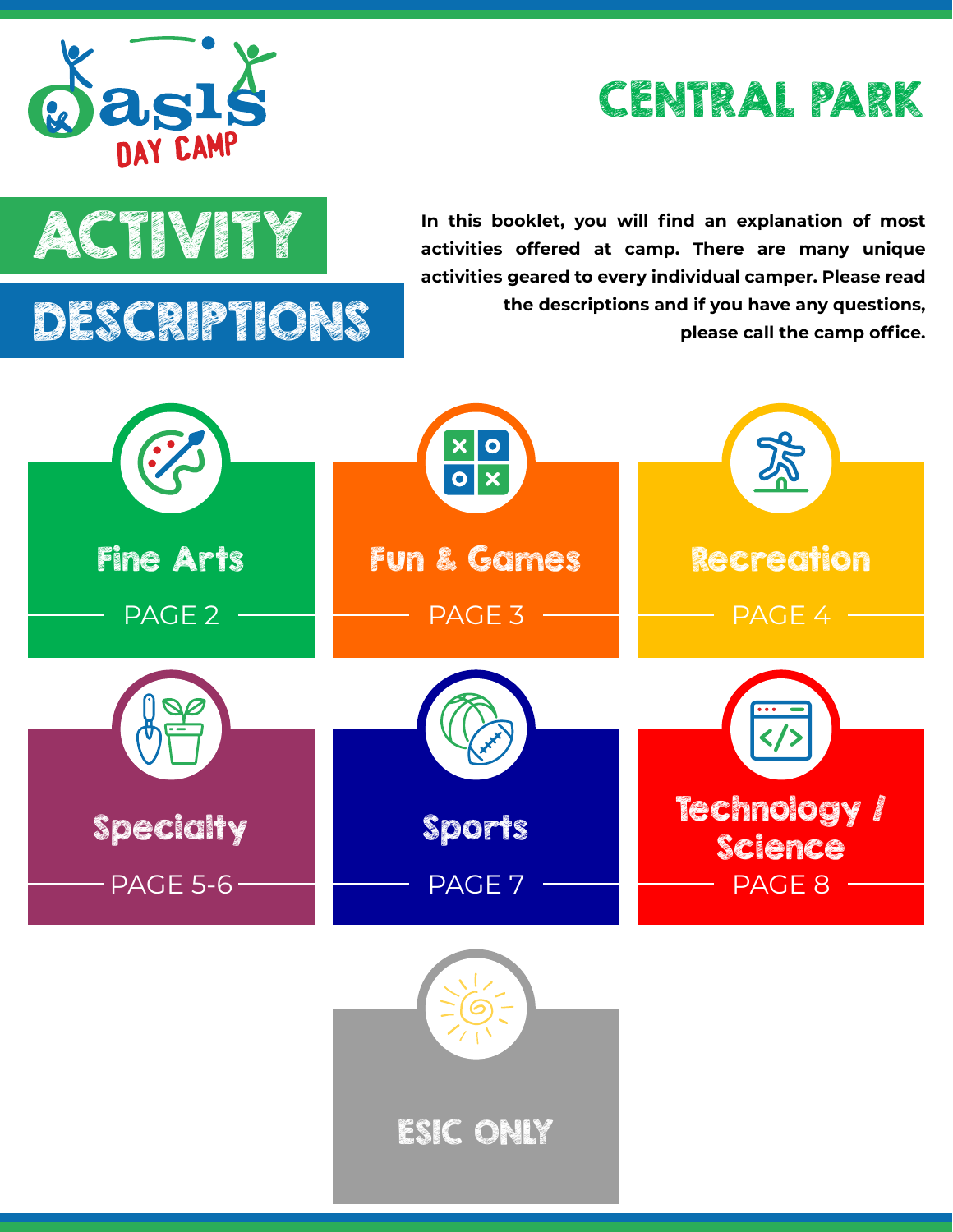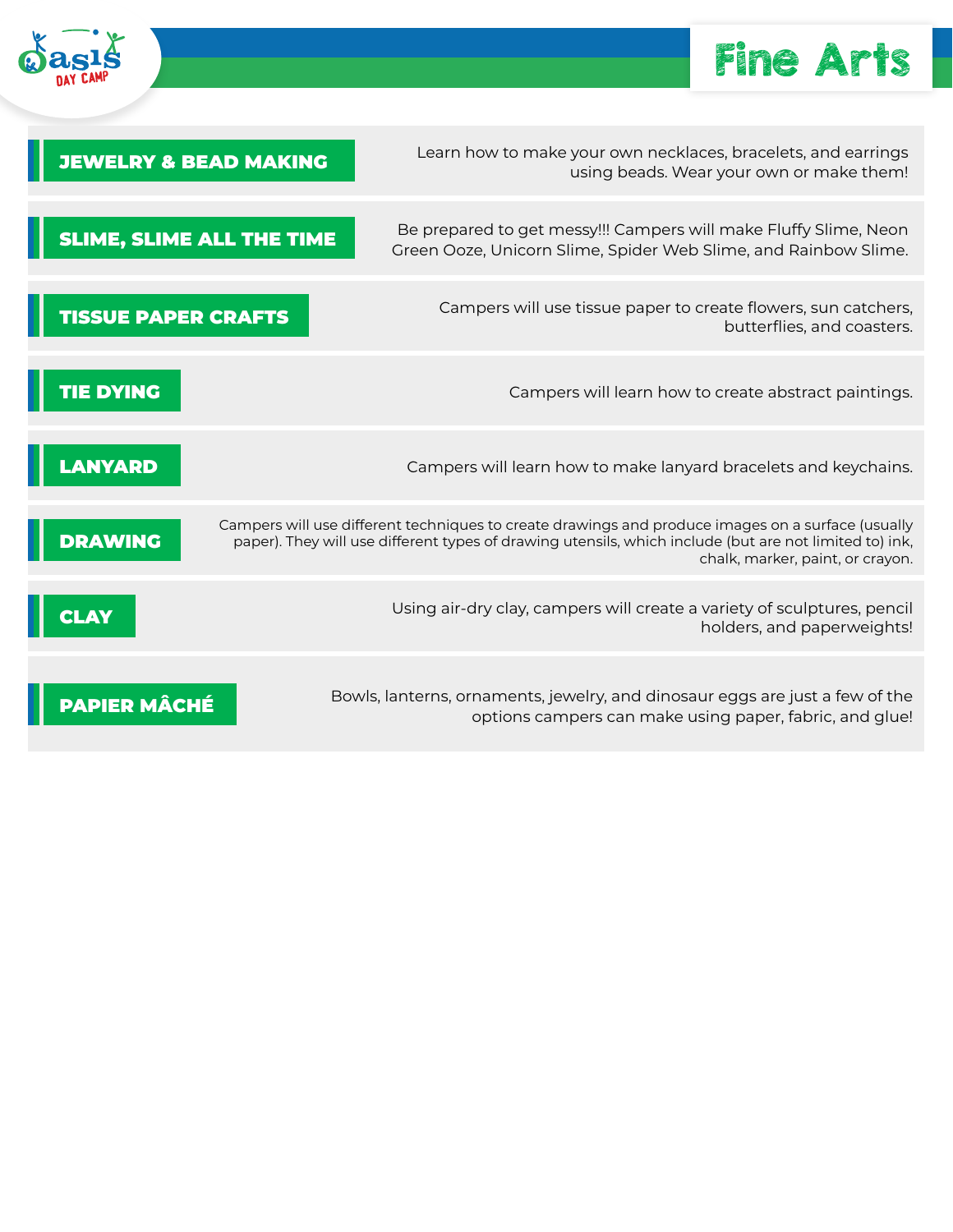

## Fun & Games

| <b>BACKYARD GAMES</b>                            | Kan-Jam, cornhole, ladder toss, and horseshoes are some of the activities you                                                                                                                                                                                       |
|--------------------------------------------------|---------------------------------------------------------------------------------------------------------------------------------------------------------------------------------------------------------------------------------------------------------------------|
| ** New for 2022**                                | will find in the backyard games.                                                                                                                                                                                                                                    |
| <b>HIT THE DECK</b>                              | Safe game of dodgeball. Instead of trying to hit your friends with the ball, you<br>have to try and outsmart them by knocking down their bowling pins.                                                                                                              |
| KEEP IT UP                                       | Each group stays within the activity area and plays a game of "keep it up" by<br>hitting a ball into the air to pass it to each other. Campers work together to<br>prevent the ball from hitting the floor.                                                         |
| <b>PAC-MAN</b><br>** New for 2022**              | Campers will "race" around the "game board" as ghosts and Pac-Man Players.                                                                                                                                                                                          |
| <b>SCAVENGER HUNTS</b><br>** Enhanced for 2022** | Campers will be given a list and then scavenge<br>around and find, smell, or do all of the things on their list.                                                                                                                                                    |
| <b>TEAM BUILDING ACTIVITIES</b>                  | Team building activities are an easy way to engage campers and<br>support campers who struggle with communication and social<br>skills.                                                                                                                             |
| <b>STORY TIME</b>                                | Campers will be transported into faraway lands during story time. They will have<br>fun with stories, songs, and more that encourage development of early literacy<br>skills in young children.                                                                     |
| <b>PEOPLE TO PEOPLE</b>                          | Campers make a circle and are asked to find a "hi-five buddy". They then hi-five a<br>Buddy and return to their spot in the circle. This is repeated for finding a different<br>buddy (alboy knoo ankle ate) over time The facilitator calls out "Find your (blank) |

buddy (elbow, knee, ankle, etc.) every time. The facilitator calls out "Find your (blank) buddy") one by one. Campers scramble to find their various buddies.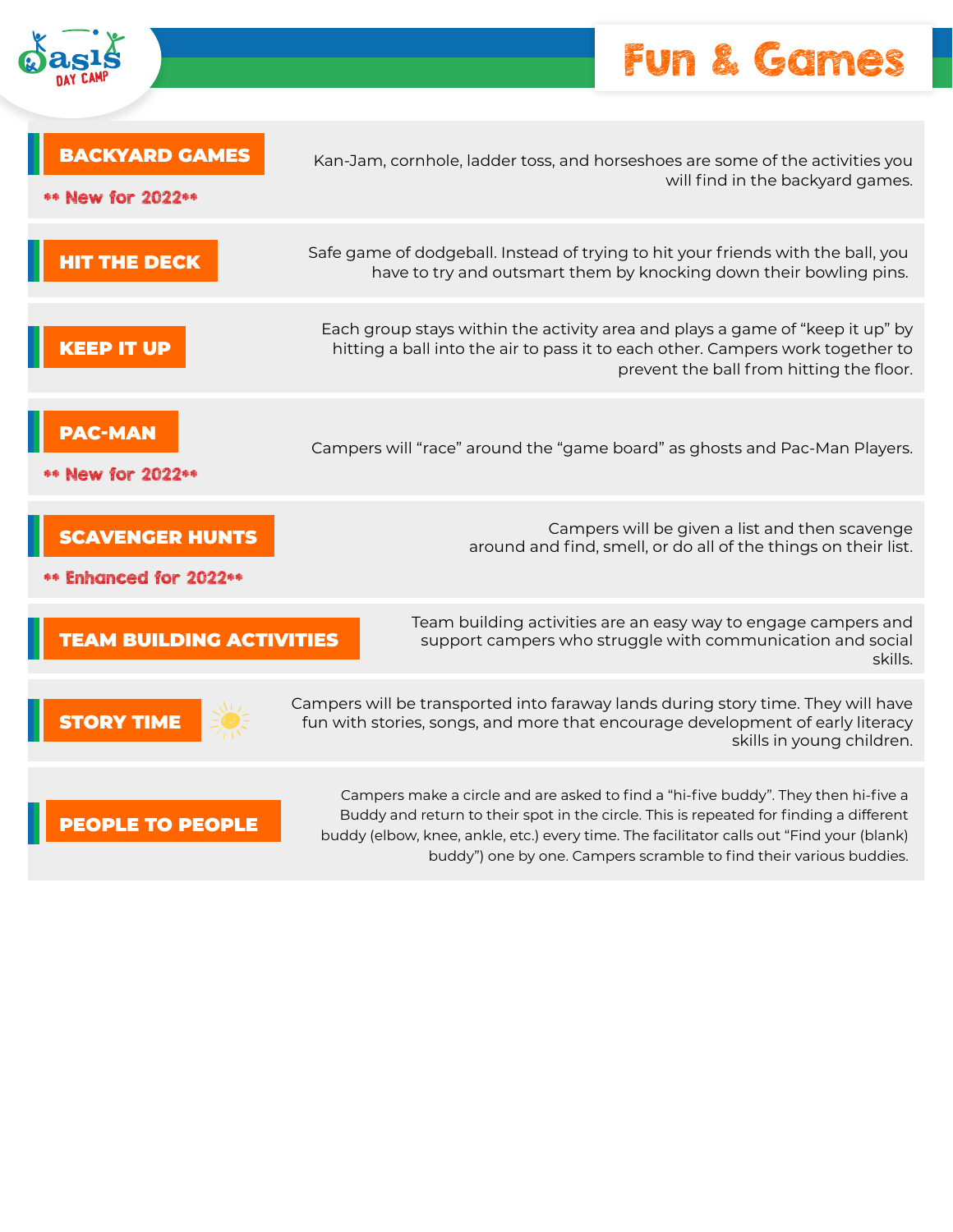

## Recreation

Ł

|                        | Explore the waterfalls, bridges, and trails in Central Park's North Woods.                                                                                                                                                                                                                                                        |
|------------------------|-----------------------------------------------------------------------------------------------------------------------------------------------------------------------------------------------------------------------------------------------------------------------------------------------------------------------------------|
|                        | Campers will compete in races such as, water relays, Egg-and-Spoon Races,<br>Dress-Up Relay, Hula Hoop Pass, Balloon Relay Race, and Crab Walk.                                                                                                                                                                                   |
|                        | Campers line up in small groups in the shape of a star and are given numbers.<br>Once a number is called, campers will race around the star and then grab a ball<br>in the center of the star.                                                                                                                                    |
|                        | Two kids are selected to be "it," with one at each base. The other kids<br>divide and go to their bases. The game starts with the two kids who<br>were "it" tossing the ball to each other. The object of the game is to<br>time running from one base to the other without being tagged.                                         |
| <b>THE BACON</b>       | The person who gets the "bacon" first tries to run across their team's goal line without being<br>tagged. The person whose number was called who did not get the "bacon" should try to tag the<br>other player before they get across the goal line. Once someone is tagged or gets across their goal<br>line, the round is over. |
| ** Enhanced for 2022** | Campers will enjoy playing many different types of tag such as: Freeze Tag,<br>Turtle Tag, Blob Tag, Link Tag, Bandage Tag, Elbow Tag and Knee Tag.                                                                                                                                                                               |
| <b>FOUR SQUARE</b>     | Four Square is a ball game played among four players on a square court divided into quadrants.<br>The objective of four square is to eliminate other players to achieve the highest rank on the court,<br>and this is done by bouncing the ball back and forth between quadrants.                                                 |
|                        | Campers will enjoy playing this old time game! Spud is a game for children and adults, where<br>players try to eliminate each other by catching and throwing an inflated ball.                                                                                                                                                    |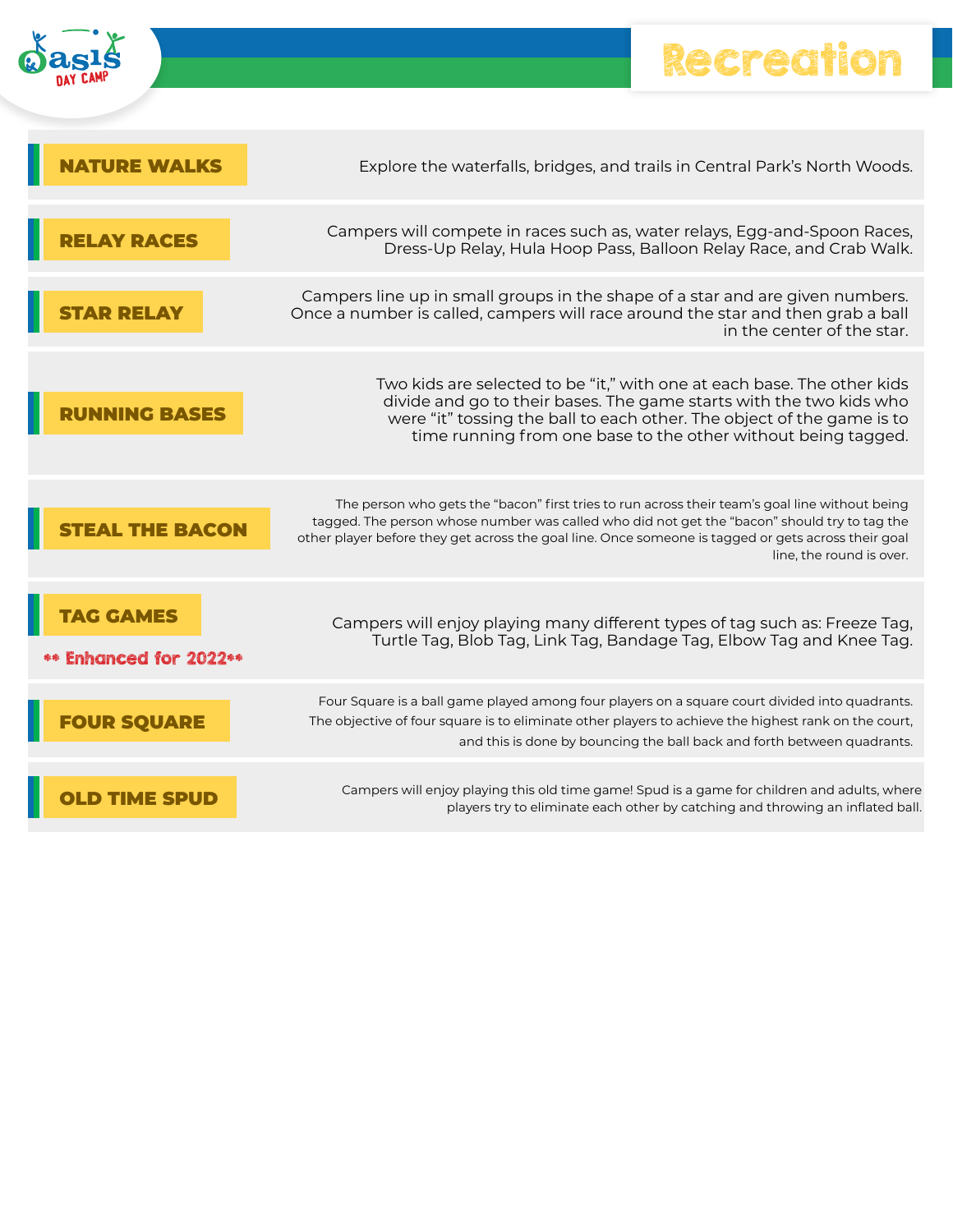|                                    | Special                                                                                                                                                                                                                                                |
|------------------------------------|--------------------------------------------------------------------------------------------------------------------------------------------------------------------------------------------------------------------------------------------------------|
|                                    |                                                                                                                                                                                                                                                        |
| YOGA                               | Various styles of yoga combine physical postures, breathing<br>techniques, and meditation or relaxation. Yoga also promotes<br>mental and physical well-being.                                                                                         |
| DANCE                              | Campers will enjoy learning dances such as: Cha Cha Slide, Cotton<br>Eye Joe, and the Cupid Shuffle.                                                                                                                                                   |
| DRAMATIC PLAY<br><b>IAGINATION</b> | A type of play in which children assume various roles and act them out.<br>Dramatic play engages the imagination, builds confidence, and prepares<br>young campers to tackle real-life situations.                                                     |
| <b>IMAGINATION PLAYGROUND</b>      | Campers will play with big foam blocks that are basically<br>a portable playground that turn any space into a place for<br>learning, social interactions, and open-ended play.                                                                         |
| <b>SING DOWN!</b>                  | Campers are spilt into groups and given a key word or phrase (love, New York, dance,<br>etc.) Each group creates a list of as many songs that include the key word or phrase.<br>The groups then take turns singing the songs out loud on their lists. |
| <b>FIRST AID BASICS</b>            | In this hands-on activity, our camp EMTs will show our campers the proper<br>way to put on and take off medical gloves, put on bandaids, make a sling,<br>and wrap ankles and wrists with an ace-bandage.                                              |
| <b>MARTIAL ARTS</b>                | Campers will learn an array of skills such as increased focus and concentration,<br>self-confidence, respect, making friends and improved social                                                                                                       |
| <b>MUSICAL THEATER</b>             | Calling all singer, dancers, and actors! Campers will rehearse a<br>mini-production of some class musicals weekly.                                                                                                                                     |
| <b>EDIBLE ART</b>                  | How would you describe food art? Food art or culinary art is the art of<br>preparing, cooking, and presenting food in the most creative ways. Campers<br>will create art that is not only fun, but edible!                                             |
| <b>GAME ROOM</b>                   | Campers can play checkers, chess, Connect Four, and Uno here. This<br>activity room encourages socialization and friendly competition.                                                                                                                 |
| <b>FRIENDSHIP BRACELETS</b>        | Learn different types of intricate designs and patterns to make<br>amazing bracelets for yourself and friends!                                                                                                                                         |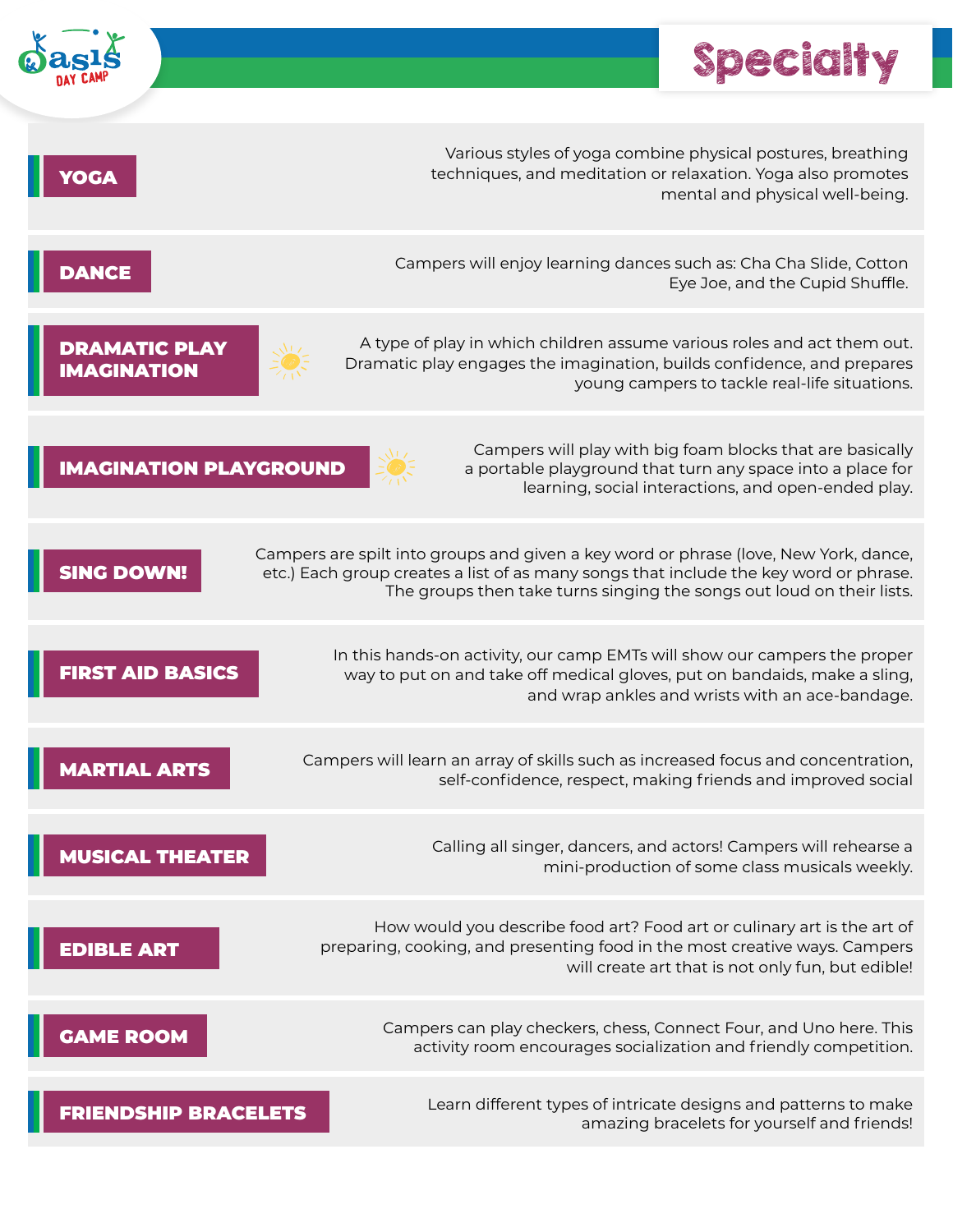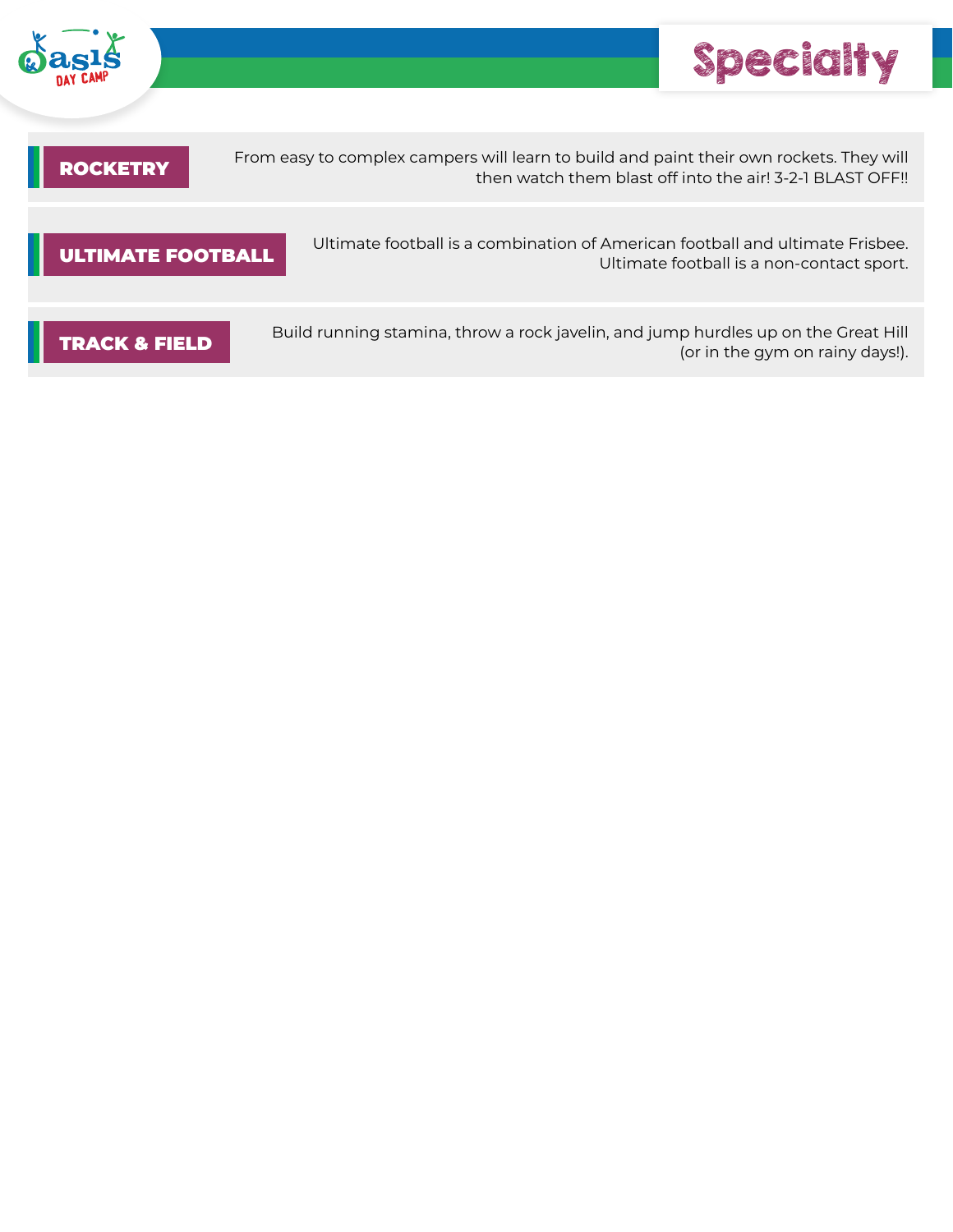

## Sports

| <b>4-SQUARE VOLLEYBALL</b><br><b>New for 2022**</b> | In volleyball, the players set, bump, and spike the ball over a net to another team. On the<br>other hand, 4-Square players hit a bouncing rubber ball on the ground and bounce it to<br>one of three other players. When combining the two games,<br>you get 4 square volleyball.                                                                                      |
|-----------------------------------------------------|-------------------------------------------------------------------------------------------------------------------------------------------------------------------------------------------------------------------------------------------------------------------------------------------------------------------------------------------------------------------------|
| <b>BADMINTON</b>                                    | So what are the basic Badminton rules? You and the opponent hit the birdie back and forth<br>over the net. When the birdie hits the floor the point is over. The winner adds one point to their<br>score. The game is over when the first player gets to 21 with a two-point lead. You can only hit the<br>shuttlecock once to get it over and you can't let it bounce. |
| SOCCER                                              | Learn the basic of passing, kicking, and defense. Campers will strengthen their skills<br>through scrimmages and games. Join us on the soccer field for this high-energy game!                                                                                                                                                                                          |
|                                                     | Get instruction from Red Cross Swim Instructors. Campers will get tested on their first day of camp.<br>Campers will learn a variety of strokes and learn or improve their diving abilities.                                                                                                                                                                            |
| <b>BASKETBALL</b>                                   | Basketball is a game played between two teams of five players each on a rectangular<br>court, usually indoors. Each team tries to score by tossing the ball through the<br>opponent's goal, an elevated horizontal hoop and net called a basket. Campers will<br>learn to play "Knock Out," "Horse," and traditional basketball.                                        |
| <b>CAPTURE THE FLAG</b>                             | Capture the Flag is a classic team game played indoors or outdoors. Two<br>teams each have their own color flag placed in their "home base." The<br>objective is to steal the other team's flag and take it to their own base. Players<br>can tag or capture opposing players if they enter enemy territory.                                                            |
|                                                     | Can you catch a volleyball? This game is similar to volleyball but instead of volley you<br>catch the ball and throw it over the net. If the ball is dropped, head to the sidelines until<br>your teammate catches the ball with one hand and you are<br>right back in the game again!                                                                                  |
| -BALL                                               | A simplified version of baseball, for younger kids!                                                                                                                                                                                                                                                                                                                     |
| VOLLEYBALL                                          | A game played by two teams with six players on each team. Separated by<br>a net, each team tries to score by causing the ball to land on the opposite<br>team's court.                                                                                                                                                                                                  |
| BASEBALL                                            | The game proceeds when the pitcher throws a ball, which the batter then attempts to hit<br>and hopefully make a home run!                                                                                                                                                                                                                                               |